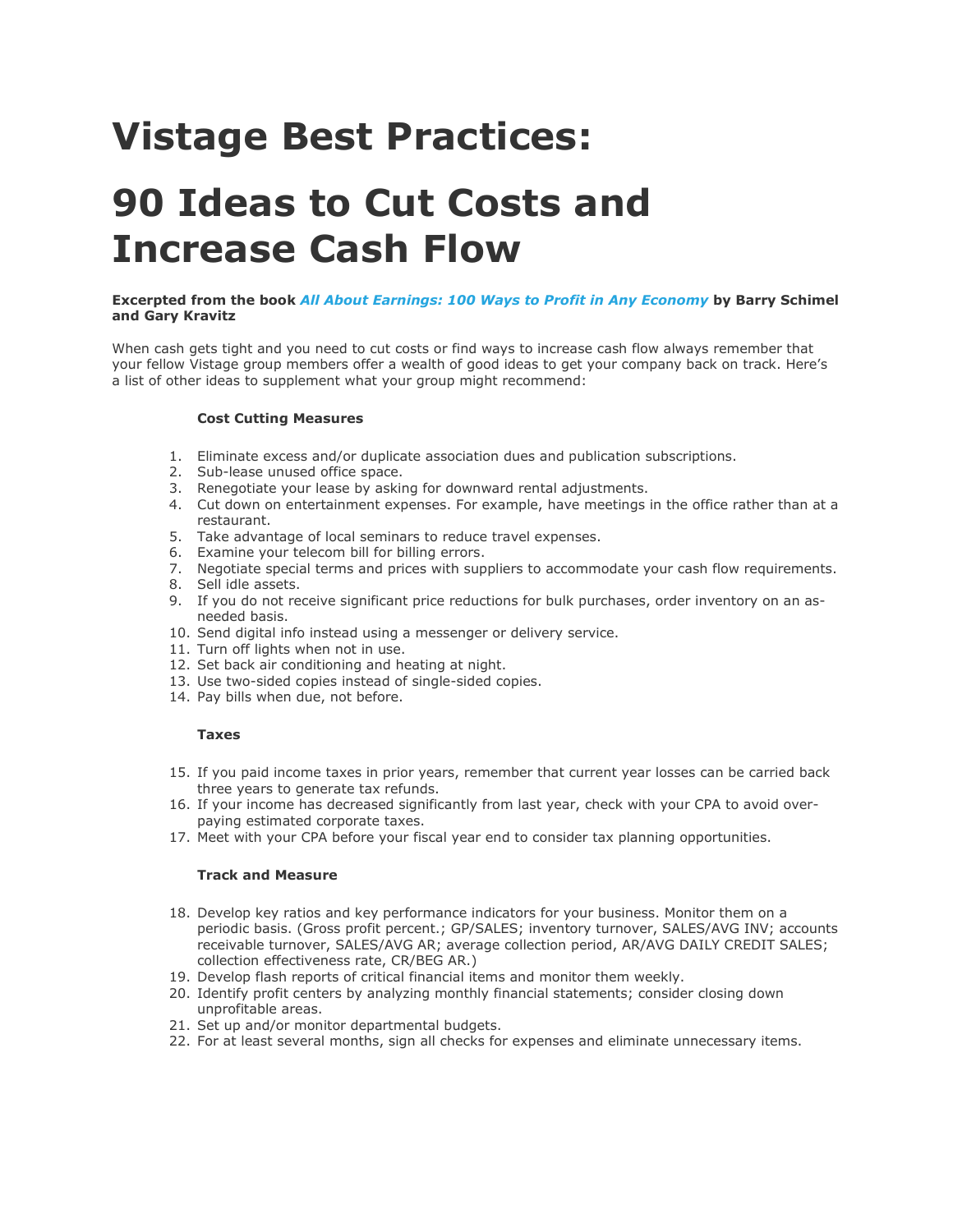## Collections

- 23. Closely monitor individual customer accounts' receivable balances. Contact customers immediately when their average collection period increases.
- 24. Save significant collection fees by using a dunning service before sending bad debts to a collection agency.
- 25. Use a collection agency or hire a collection manager to accelerate collections.

#### Insurance and Benefits

- 26. Consult your life insurance agent for ways to reduce costs of life, disability and health insurance.
- 27. Consult your casualty insurance agent to reduce costs of all other insurance.
- 28. Consider using non-cash bonuses such as stock options, ESOPs, etc, as employee compensation.
- 29. Make use of tax advantaged "cash or deferred" fringes (cafeteria plan) to reduce payroll costs.

#### Credit and Billing Management

- 30. Tighten credit policies for all customers.
- 31. Take advantage of purchase discounts, even if borrowing is necessary. For example, "2 percent/10" terms will save you 36 percent over 360 days.
- 32. Check references before extending credit to a new customer.
- 33. Be certain that customers understand your credit terms.
- 34. Request customers to pay by invoice rather than by statement.
- 35. Consider sending out semi-monthly statements.
- 36. Charge customers interest on delinquent accounts.
- 37. Settle customer billing disputes promptly.

## Banking

- 38. Prepare monthly cash flow analysis to determine cash needs before borrowed funds are required.
- 39. Secure two lines of credit at different banks, before you need the funds. Be sure to shop for rate and pay back arrangements.
- 40. Set up an alternative financing arrangement.
- 41. Don't surprise your bankers -- keep them informed in good times and bad. Send them copies of your interim financial statements.
- 42. If no other sources of financing are available, borrow against the cash-surrender values of life insurance policies.
- 43. Consider the use of outside investors to raise needed capital.
- 44. Consolidate loans to obtain a lower interest rate.
- 45. Look for ways to secure your personal assets. Do not sign for business debts personally, and never permit your spouse to sign on the obligation.
- 46. Shop banks for the best credit card processing fees and interest rates.
- 47. Make deposits daily to accelerate cash inflow.
- 48. Use extra cash to reduce debt.
- 49. Draw on your line of credit and place proceeds in a savings account at another bank. Otherwise, the bank may cancel your line of credit if you don't use it.
- 50. Consider using a lockbox system at your bank to accelerate cash inflow. Caution: instruct the bank to contact you before depositing any checks marked "Payment in Full."
- 51. Keep investments liquid to accommodate short-term cash needs.

## Equipment and Vehicles

- 52. When it's necessary to purchase equipment, use trade industry surveys that rate the equipment's performance.
- 53. Cancel insurance on vehicles and equipment that are not in use. Remember: some states require surrendering license plates when insurance is cancelled on automobiles.